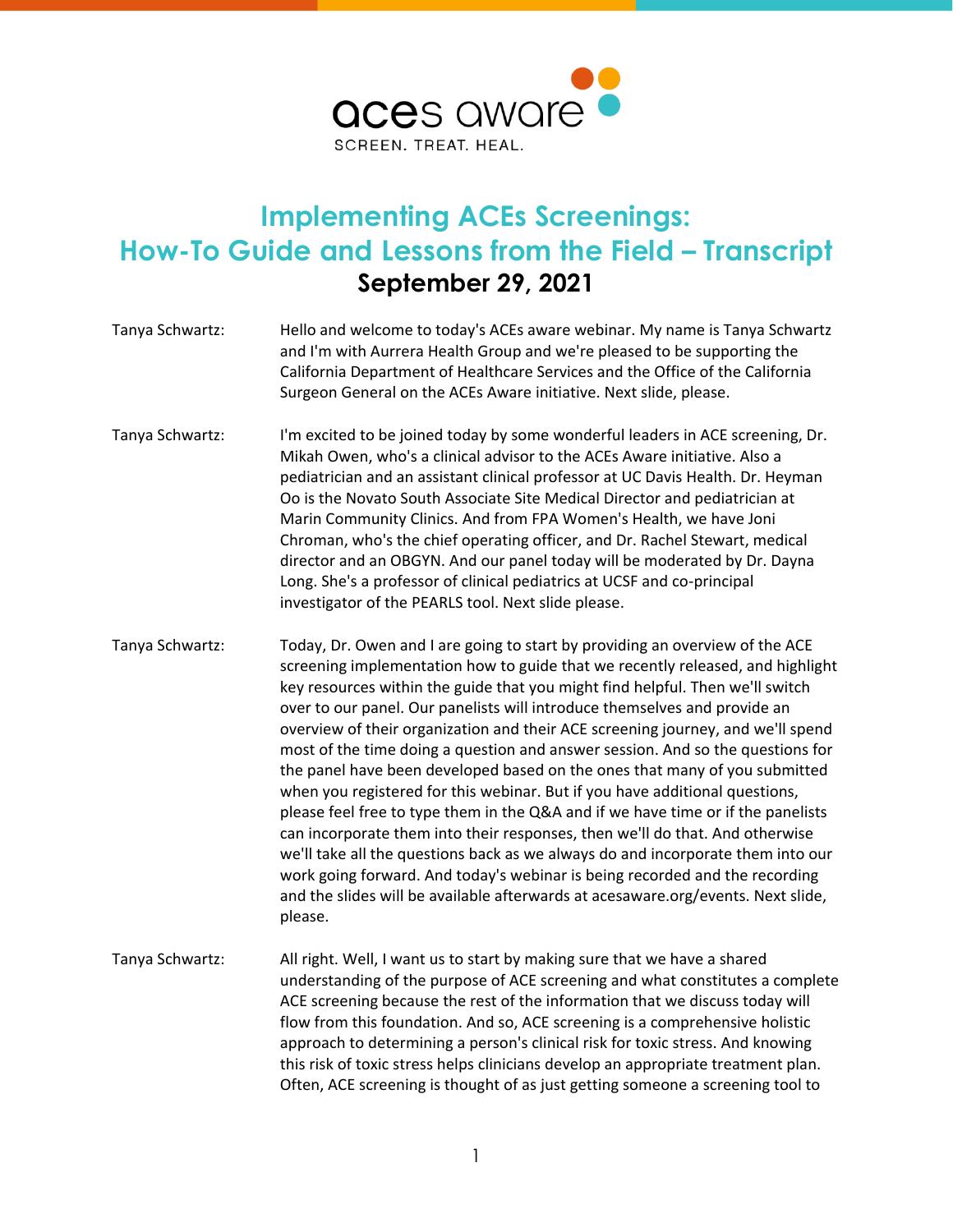

fill out that asks about adversities that they've experienced. They fill out the tool and you can then see what the person's ACE score is.

Tanya Schwartz: But this is actually just one piece of information that's part of a more comprehensive ACE screening. So in addition to the person's ACE score, we can also assess for whether the ACEs have clinically manifested as toxic stress in the person's body. So for example, do they have any symptoms or health conditions that may be associated with ACEs such as asthma, cardiovascular disease and diabetes. And we refer to these as ACE associated health conditions.

- Tanya Schwartz: And then thirdly and importantly, ACE screening also involves assessing for protective factors that can help prevent and mitigate toxic stress. This includes the presence of an evidence based strategies for mitigating stress that we often talk about a lot, and further research is being done to explore the impact of protective factors on risk of toxic stress and on health. But for now, the ACE score and the clinical manifestations of toxic stress can help us determine a patient's risk for toxic stress. And then the protective factors are used to help inform the treatment planning. Next slide, please.
- Tanya Schwartz: As part of talking about screening for ACEs, we always like to ground the conversation in the importance of trauma informed care. Trauma informed care is a pillar for interacting with patients as you discuss ACEs and toxic stress and how you and the patient work together to prevent and treat it. So now we are going to switch gears and I'm going to turn it over to Dr. Owen to talk about the ACE screening implementation how to guide. Next slide, please.
- Dr. Mikah Owen: All right. Thanks Tanya. I'm going to give a brief overview of the ACE screening implementation how to guide. And so the purpose of the how to guide is to be an approachable, evidence based tool designed to facilitate the adoption of ACE screening and trauma informed care by providing step-by-step considerations and resources to support clinics in their ACE screening journey. The content of the how to guide is based on research on ACE screening implementation, lessons learned from learning collaboratives and pilot programs, and reports and tools from other screening implementation initiatives. Authors of the materials include Dr. Rachel Gilgoff, Dr. Dayna Long and myself, along with Sarah Marks, Jennifer Marshall, Tanya Schwartz, Mallika Mahalingam, and Jennifer Ryan from the Aurrera Health Group. The guide was developed and informed by the ACEs Aware Clinical Implementation Subcommittee and the Provider Engagement & Education Subcommittee.

Dr. Mikah Owen: And with the implementation guide, we know that there's a wide range of readiness when it comes to the implementation of ACE screening. Some clinics and staff may be relatively new to ACEs and toxic stress, and some clinics and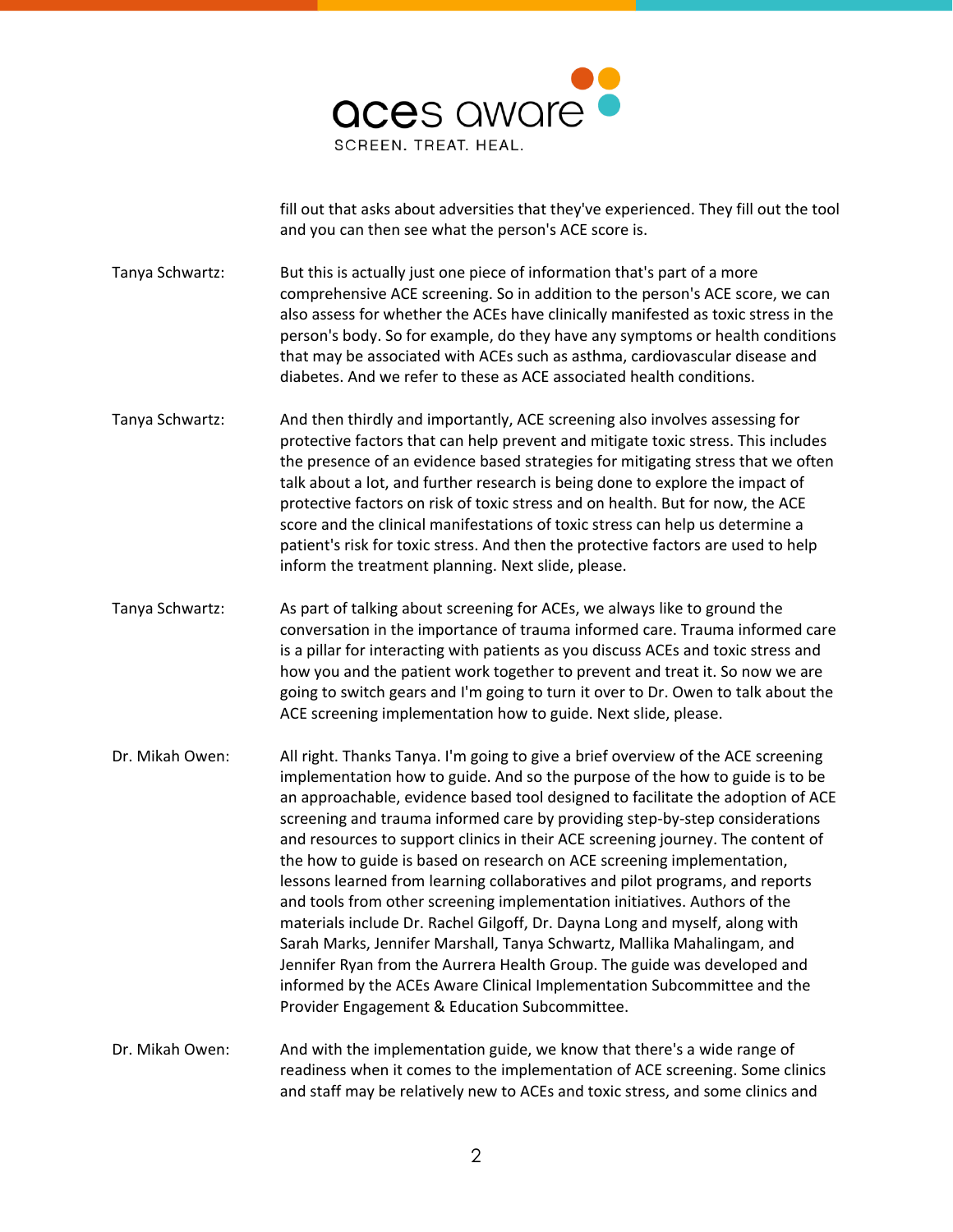

staff may be experienced with screening for ACEs and treating toxic stress. We also know that there's a wide range of clinic resources, staffing model, buy-in for ACE screening among organizations, there's differences in patient populations, the prevalence of ACEs, and differences in community resources and linkages between primary care centers and community organizations. And all these factors will kind of influence how you introduce ACE screening to your clinic and how ACE screening and treatment of toxic stress is able to progress within your organization. So when writing the how to guide, we try to include a wide range of recommendations and resources with the hope that it can be a useful tool for organizations at various stages in their ACE screening and trauma informed journey. Next slide.

- Dr. Mikah Owen: The how to guide starts with stage one, which is preparing the foundations for ACE screening. Stage one includes the five steps listed in this slide. I'm going to go through them in a second, so I won't name them off here. But in this stage, we really wanted to recognize that organizations may be approaching this process from many different starting points. For example, there may be a passionate provider or staff member who really wants to get the ACE screening initiative started and they may not have a lot of current buy-in from leadership or they might have a lot of buy-in from leadership, or it could be a relatively large organization with the capacity to develop a large implementation team with lots of buy-in from leadership and clinic staff.
- Dr. Mikah Owen: So the process will look very different depending on the type of organization you have, the available resources and the starting point of your clinic or organization. Either way, the materials in stage one provide foundational information for how to develop an implementation team and recommendations for the implementation team as they start exploring what planning for ACE screening implementation might look like at your particular practice. So the goal of this stage is to learn what is needed clinic, operationally, administratively, and emotionally to get your practice or organization ready for screen for ACEs and implement or advance trauma informed care principles, and treat toxic stress with evidence-based strategies to mitigate the toxic stress response. So now I'm going to briefly walk through each of the steps in stage one. Next slide.
- Dr. Mikah Owen: So I'm going to walk through the steps and then briefly mention some of the resources that are available for each of the steps. Step one is to refresh your knowledge about ACEs and toxic stress, ACE screening, trauma informed care and evidence-based interventions. And so here it's really important that the ACE screening initiative be grounded in the Science of ACEs and Toxic Stress. So materials that we have for review are documents such as why should my practice screen for ACEs and the risk of toxic stress? What value could it bring?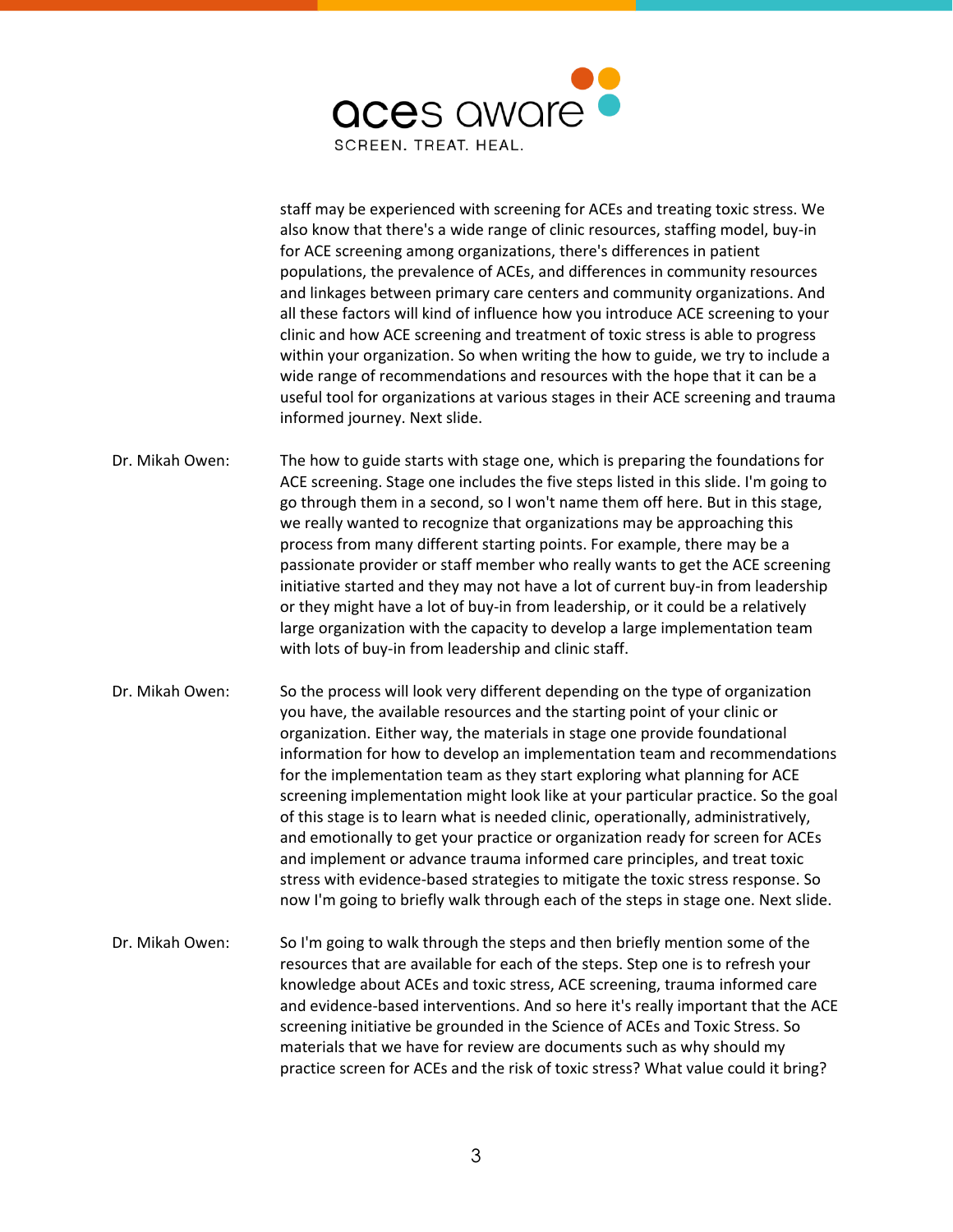

And how ACE screening, toxic stress treatment and trauma informed care work together in terms of implementation?

Dr. Mikah Owen: Step two is engaging leadership and peers to generate support for screening and documents in this stage include making the case to clinic leadership. So how can you tie the ACE screening initiative to other initiatives that you may have in clinic? And how can you get key buy-in from leadership to be able to implement the screening initiative. Another document is finding and engaging champions and key decision makers. So really identifying who you could bring in to get additional buy-in from the organization. Next slide.

- Dr. Mikah Owen: Step three is to form an implementation team. And like I mentioned earlier, we understand that an implementation team will be highly variable depending on whether you're a clinic or a large organization, whether you want to implement this at one site, multiple sites, and what kind of staff you have available and what resources you can bring to the team. So in this document, key considerations for forming implementation team, we try to address it from multiple avenues or areas and provide some guidance for organizations who are working on developing an implementation team.
- Dr. Mikah Owen: Step four is develop a high level implementation plan and timeline. And with this, we understand that it'll be different, again, for various organizations. So a helpful document for step four is No One Size Fits All: Different Approaches to Piloting ACE Screening and Toxic Stress Treatment. This document kind of gives guidance on whether you want to do a large scale rollout or whether you want to start with a pilot within your clinic or organization, and what considerations you might want to think about before doing that.
- Dr. Mikah Owen: And then we end stage one with step five, which is review and reflect, which provides a worksheet and a reflection exercise. And at the end of stage one, we have a checklist and workbook. So the stage one checklist and workbook provides fillable worksheets to help clinics make decisions and really document their process and decisions in a little document that can help guide the screening initiative over time. And today we also, within stage one, we also have case studies from Marin Community Clinic and FPA Women's Health who are represented by our panelists today and we're excited to learn about their experiences and how they were able to implement ACE screening within their organizations. And with that, I will pass it back to Tanya who will talk about stage two.
- Tanya Schwartz: Great, thanks Dr. Owen, and we can go to the next slide. Stage two of the how to guide is designed to help you understand and advance key decisions that need to be made in selecting your clinic's approach to screening. You can see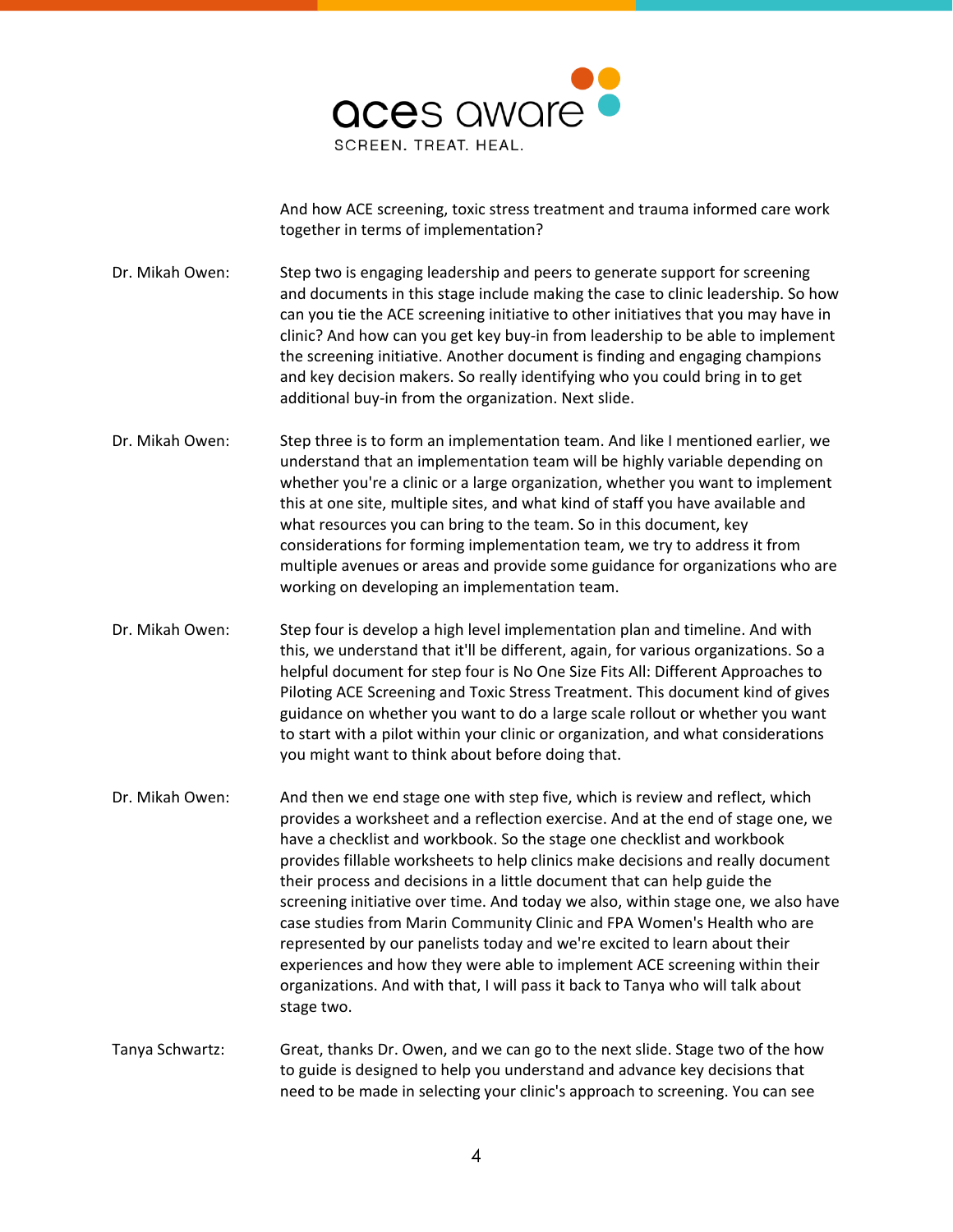

here there are three steps within this stage. Step one covers determining who and when to screen, which screening tool to use, how and where to administer the screening. Step two covers preparing your clinical response to toxic stress, and we'll talk more about that in a minute. And step three covers figuring out who in your clinic will carry out the ACE screening process and how you'll integrate it into your workflow.

Tanya Schwartz: Let's go to the next slide and we'll take a look at some key resources within each of these steps. Again, the first step provides considerations for determining who and how to screen. You can see on the slide there's a little snippet from our stage two workbook which walks through each of these considerations to help your team think about all of the key elements. For example, if your clinic is ready to offer universal and routine screening, there are certain decisions you'll need to make. If you're starting with a pilot project, there are other decisions that you'll have to make about your approach. Which patient visits are you going to screen at? How will you achieve the trauma informed care principles in working with your patients? So using these fillable worksheets, your team can document decisions that are made about your approach, and it allows you to have that information all in one place.

Tanya Schwartz: We're also really excited to share sample scripts that pediatric clinical teams can leverage in your conversations with patients and their caregivers to provide trauma informed care and to educate patients about the impact of ACEs and toxic stress and what they can do about it. This document provides workflow tips and sample scripts that walk through how to introduce the ACE screening to your patients and their caregivers, how to discuss the ACE screening results and the treatment plan based on your patient's risk of toxic stress, and how to handle the treatment plan. And these scripts were based on existing scripts that are being used in practice as well as input from clinicians. And I particularly want to thank Dr. Long and Dr. Gilgoff and Sarah Marks along with our clinical implementation team are working really hard with us to develop these scripts. And we hope to have scripts for adult providers in the future. All right, next slide.

Tanya Schwartz: Step two contains several materials that walk through the full ACE screening and clinical response process. The first document that's listed here talks about how to gather information about a patient, how to make a clinical assessment and apply the ACEs and toxic stress risk assessment algorithm, and determining the treatment and follow-up plan. It provides an example that walks through each of these steps so you can really see how it works in practice. The second resource is our third in our science series webinars that Dr. Gilgoff did last week. So we hope that you will check this out.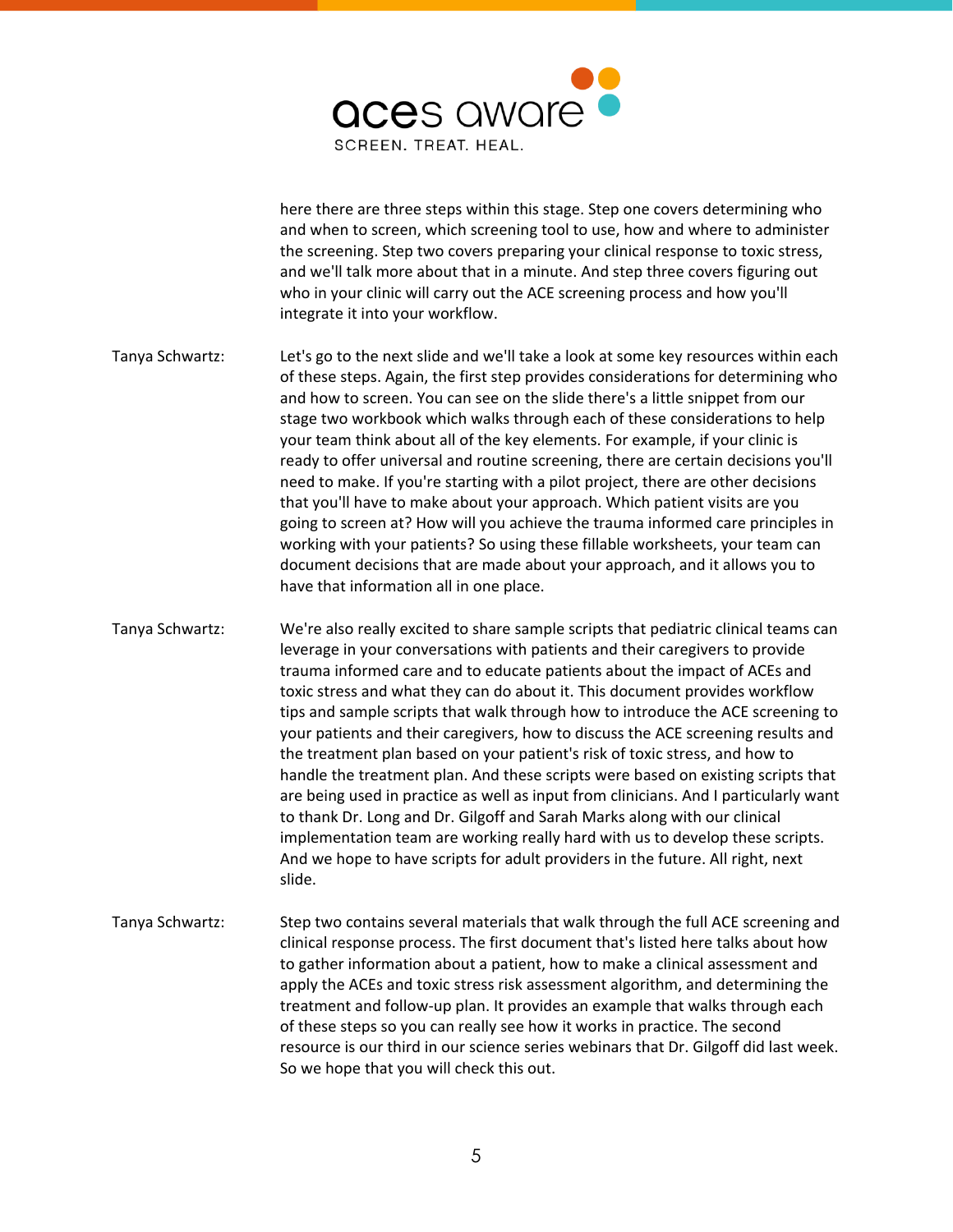

- Tanya Schwartz: And in the next slide is the third resource, which covers the tiered framework for addressing toxic stress. And so as we all know, go to the next slide, in developing a patient's treatment plan, we of course want to tailor it to each patient but we have a framework that we've put forth of primary, second and tertiary prevention strategies that can be used to determine what patient education is needed, what level of intervention and what additional supports might be needed for patients at different risk levels of toxic stress. And while the clinical response starts with the clinician, it can be supplemented by the broader clinical team within the clinic and the clinic system and/or by others in the trauma informed network of care.
- Tanya Schwartz: All right. I'm going to keep us moving because I want to get to the panel. So we go to the next slide. I've talked about stage two of the workbook. This is a worksheet that can help your clinic outline your interventions and support services by toxic stress mitigation strategies so you can assess what resources do you already have in place and where might there be gaps for other supports your patients may need. And in this workbook, we have examples of the types of interventions and support services you may want to consider and organizations with whom you may want to partner. Next slide.
- Tanya Schwartz: We've heard from many of you in webinar evaluations that you really like examples, as I do. And so I want to highlight that throughout these clinical response materials, we've included patient examples to really try to explain how ACE screening in the clinical response work in practice. So we hope that you'll find those useful. Next slide.
- Tanya Schwartz: And finally, step three covers considerations for integrating ACE screening into your workflow. So we have a worksheet where you can walk through and identify who from your team will take each action in conducting a complete ACE screening. And then another worksheet that you can see here where you can really map that workflow visually. So you can really see what the process is going to look like and what it's going to do and who's going to do that. So this is a really quick overview of the how to guide. We hope you'll go online and check it out. We hope that it'll be useful. You can find it at acesaware.org under implement ACE screening in the top navigation. And with that, I'm going to turn it over to Dr. Long and our wonderful panel to talk about how they approached implementing ACE screening in their clinics.
- Dr. Dayna Long: Thank you so much, Tanya. Our greatest hope is that the implementation guide is a practical tool so that as you are implementing ACEs screening and response, you can have a go-to guide that can be there for you along your journey. I'm really excited to introduce our fantastic panel. And so we have Dr. Heyman Oo, Joni Chroman, and Dr. Rachel Stewart, and the panelists are going to take about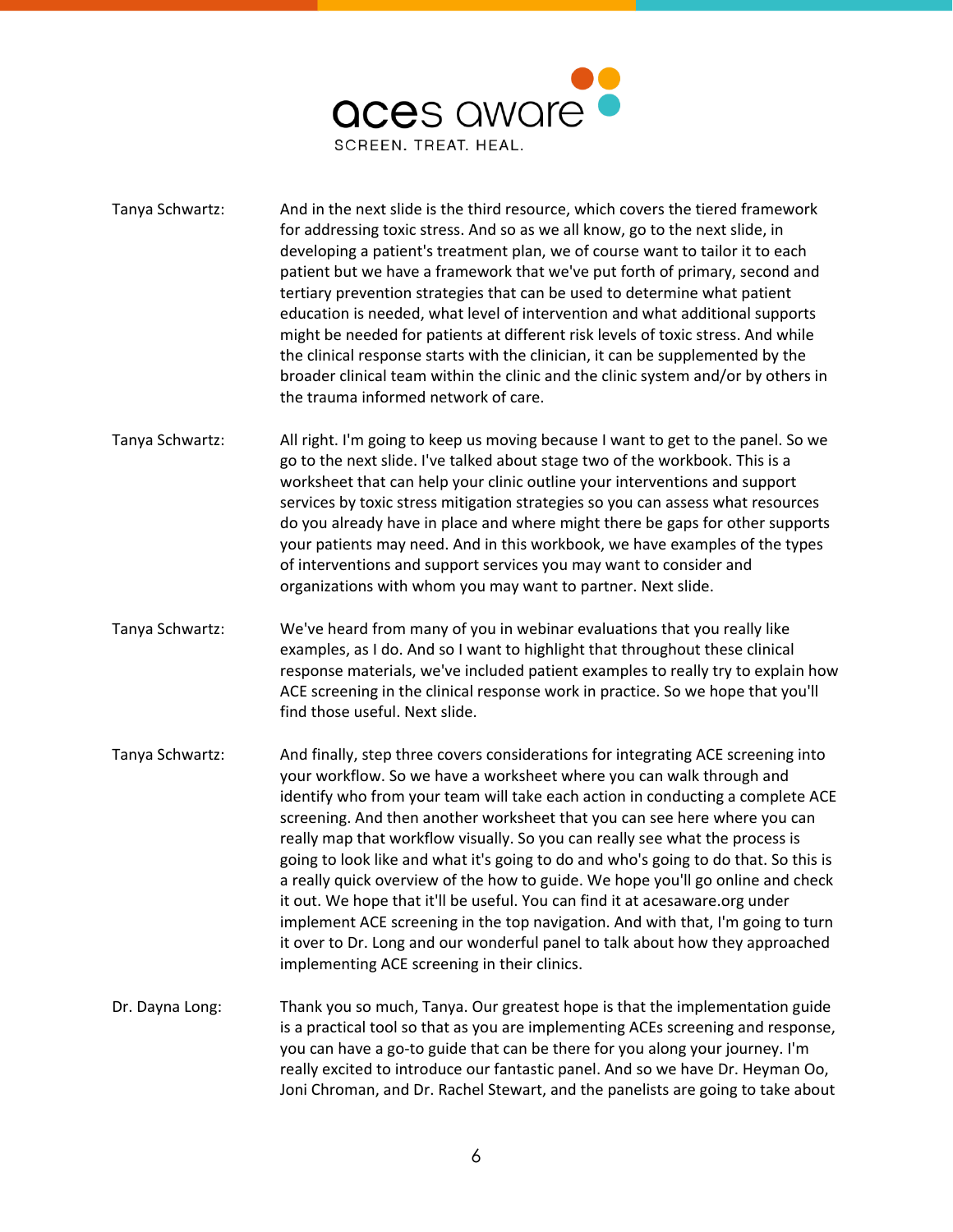

five minutes to really talk to you about a brief overview of their organization so you can understand what this actually looks like in the field. They'll describe their location, their number of clinics, their patient populations, who do they serve. They'll talk about what made them pursue ACEs screening and response, where did they start? They'll talk to us about their approach and some of their greatest successes. Dr. Dayna Long: After each of the panelists talks about their journey in ACEs screening, we're going to open it up for questions and answers, and we have some questions that we've already gathered in the registration. And so we'll go through those first. So in order to open up the panel, I first want to introduce Dr. Oo followed by Joni and Dr. Stewart. Dr. Heyman Oo: Thanks so much, Dayna. As mentioned by Tanya and Dayna, I'm Heyman Oo and I'm a pediatrician and I'm so grateful to be here. It feels like just yesterday that we were trying to pilot a tiny little ACEs project. And in reality, it actually has been about five years, but it is really, really beautiful to see that all of this work come together and this implementation side is just so impressive and that it is a culmination of [inaudible 00:19:10]. Like I said, I'm a pediatrician. I'm also one of the site medical directors at Marin Clinics. We are located in Marin county. So on the other side of Golden Gate Bridge from San Francisco. Dr. Heyman Oo: We are an FQHC, so a fellow qualified health center that has six clinical sites, medical sites, as well as I think three [inaudible 00:19:33], and three of our clinical sites see pediatrics. We are a comprehensive patient centered medical home. So we provide OB services. We provide internal medicine services. [inaudible 00:19:44] providers. We have pediatricians. We also have dental, pharmacy, radiology in all very small spaces. Excited really to take care of our patients in a [inaudible 00:19:56]. Dr. Heyman Oo: Our patient population is predominantly publicly insured or uninsured. So we're about 60% Medi-Cal, 60+% Spanish speaking or non-English speaking in the home. And we have been screening in our pediatric population for about two and a half, three years now, starting with our pilots and then universal screening at all of our well visits annually for about a year now. In our OB population, we are screening for ACEs about six months now, at the second trimester prenatal visits. And then we are just on the cusp of starting universal adult ACEs screening at primary care follow-up visits. Dr. Heyman Oo: Our general approach to screening is that it is a universal screening in that for these eligible visits, we try to screen but it is always patient driven. So if the patient declines the screen or if it's inappropriate to screen, we don't screen. Again, the next time that the visit [inaudible 00:21:07] successes that we've had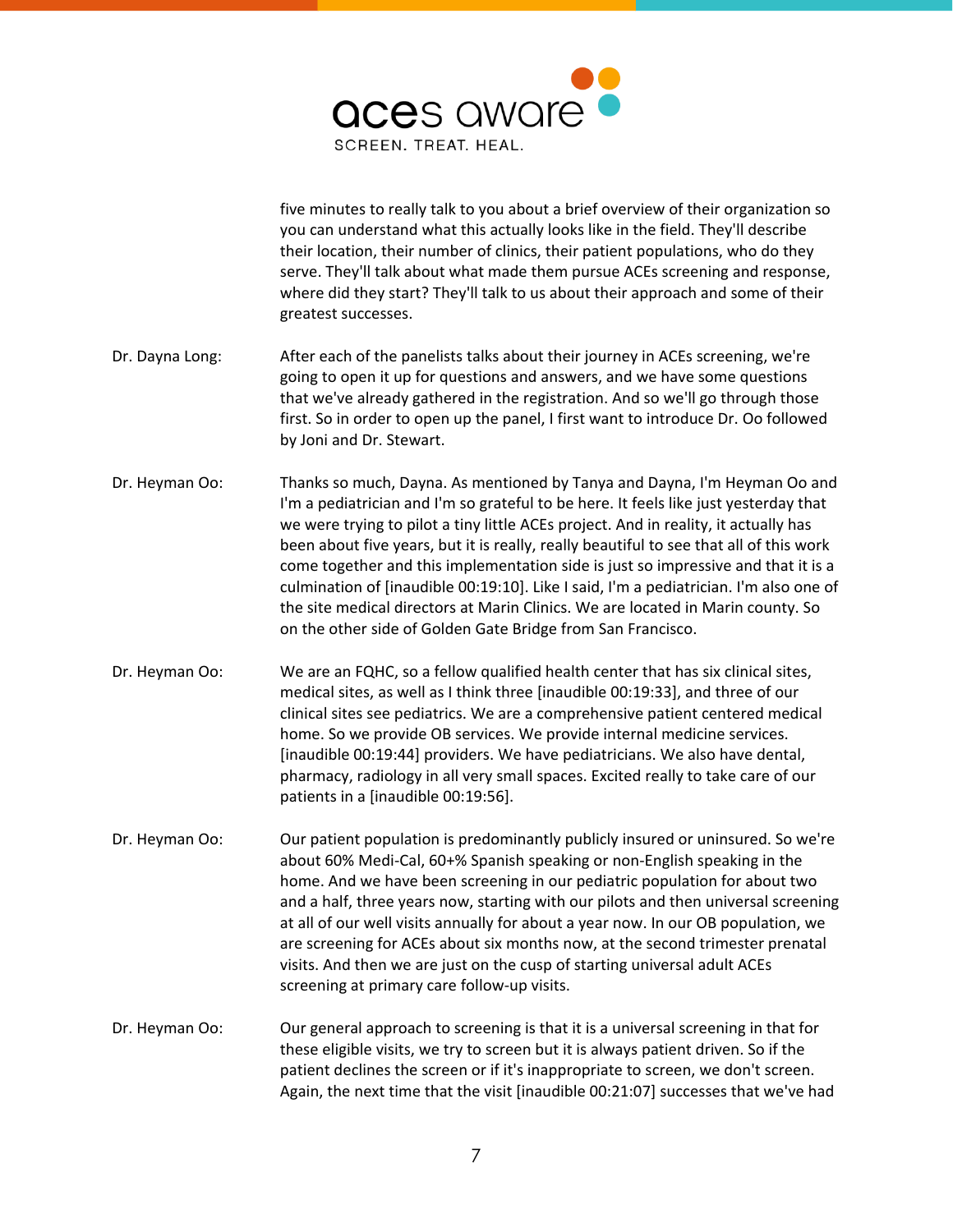

at our clinic is really in our people and I think that that will be a theme throughout the course of this [inaudible 00:21:17] and of really investing in our staff. I think that ACEs work has actually changed the nature of our organization for the better because of the amount of investment that we got from our highest level leadership and our frontline staff in really making this [inaudible 00:21:35] stop there because I want to make [inaudible 00:21:40].

- Tanya Schwartz: Thanks Dr. Oo. Can I ask you to put your microphone a little closer to you the next time, thanks.
- Joni Chroman: Dr. Steward, go ahead.
- Dr. Rachel Stew...: Okay. Nice to meet everybody. My name is Dr. Stewart. I'm the medical director of FPA Women's Health, which is a women's health organization that was founded in 1969. So we have been in business for 52 years. We are a for profit privately owned organization, but the majority of our patients are Medi-Cal. So about 80% of our patients are using state funding for their care. And approximately 15% are using commercial services, and we have about 5% who are using cash. So we're seeing a very high need patient population and we have to do so in a very efficient manner, which we'll get to as far as incorporating the ACE screening into our clinical algorithms.
- Dr. Rachel Stew...: We see predominantly reproductive age women. I'm a board certified OBGYN, so I spend the majority of my career trying not to see non reproductive age women and not seeing men. But I think one of benefits of the ACE screening is that it has broadened our perspective for our clinicians and the culture of the organization in that women are not an island. Reproductive age women are also taking care of their children and they may have partners and the trauma that those partners or their children are experiencing also affects the health of our patients. So that has been a transition for me and I can speak a little bit more about that transition as we talk further on in the webinar, but I'll turn it off to Joni now who can give a little bit more information about why we decided to start implementing ACE screening in this patient population.
- Joni Chroman: Thank you, Dr. Stewart. I'm Joni Chroman. I'm the chief operating officer for FPA Women's Health. I've been in the role for about two and a half years. I'm so excited to be here this afternoon to talk to you about ACE screening. I actually started thinking about ACE screening before I even started with the role with the organization. So to be here and seeing this amazing implementation program is really fulfilling for me. Why ACE screening in FPA Women's Health? It's such an incredible tool for our population. As Dr. Stewart said, it's women of reproductive age between the ages of 16 and 35 mostly. These women generally don't access primary care very often. So they come to us for female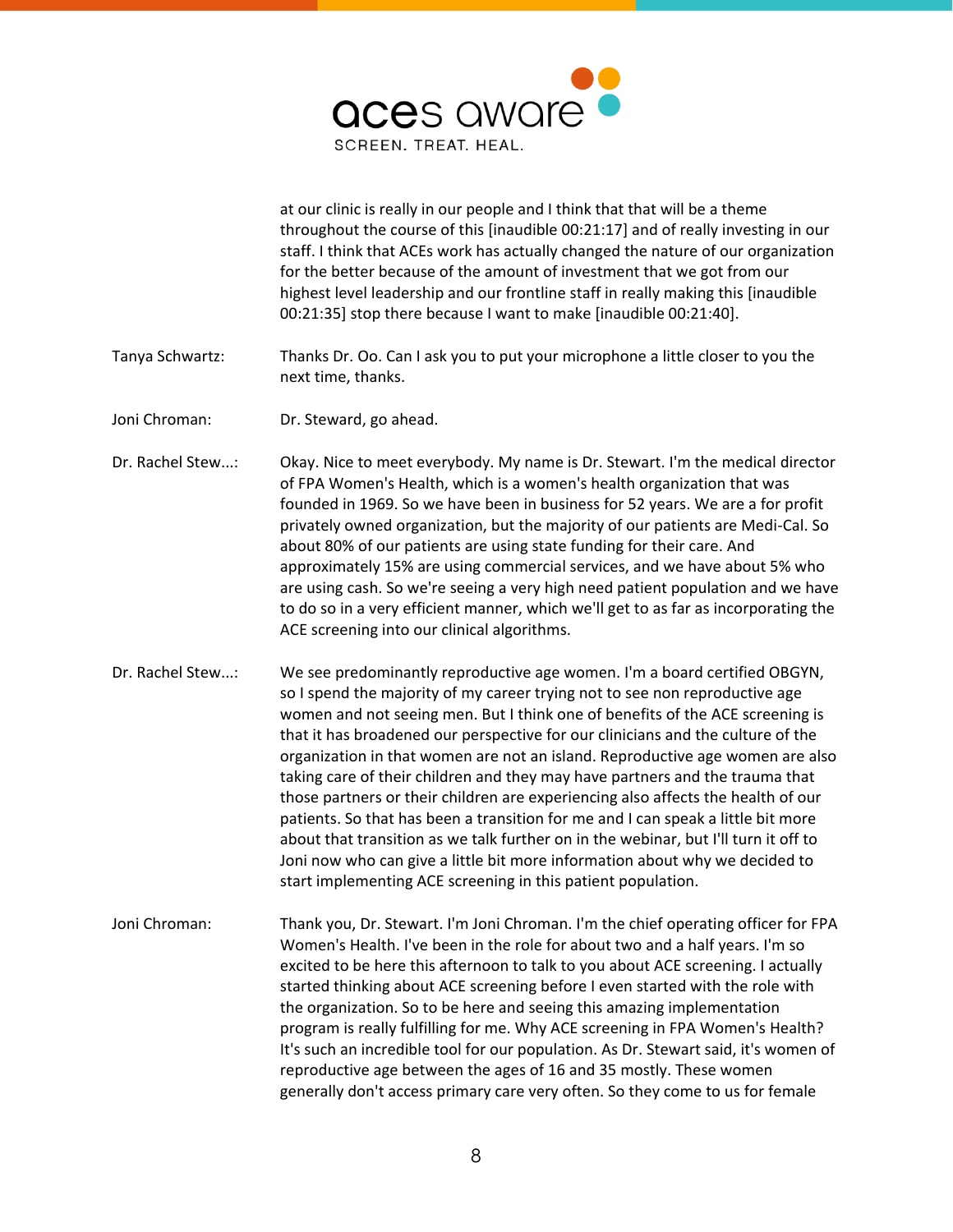

urgent care and for reproductive health issues, and they're generally not accessing primary care.

Joni Chroman: But we are so excited to say that we have screened almost 38,000 patients for ACE screenings since January 1st of 2020 when ACE screenings first came online with Medi-Cal. We have started from day one with a payer agnostic approach. That is that we screen every patient who is eligible regardless of payer. And so we do a lot of pro bono care as well. And the reason is because it's such an important, what Dr. Stewart likes to call such an important vital sign for our clinicians and staff to really understand from a holistic point of view where our patients are coming from and how we can direct their care. Also, ACE screening really fits our staffing model so well because our care coordinators are peers of our patients, they reflect our patient population, and they're going through the exact same issues that our patients are going through. And so they are very, very comfortable asking very intimate questions about sexuality and their reproductive health. And so we were very, very well poised to make this program successful at FPA.

Dr. Dayna Long: Thank you all so much for that really helpful information about how you all got started. I think what is most helpful is the understanding that so much thought went into how do we start to roll this out, and just an immense amount of dedication and commitment on your guys' part for being frontline providers and women health providers. Let's start with the questions. We have five questions that we took from when the audience registered and for each of the questions I will call on the panelists in order to answer them. I also see that there are some robust questions in the Q&A and so we'll see, hopefully we can get to some of those as well. The first question is, how did you build a team to implement ACEs screening and secure buy-in from leadership, from clinicians, from staff? In order to answer this question, Joni, I'm going to pass it to you first.

Joni Chroman: Okay. We started this project like we start all of our projects. We have a fully team-based approach. We didn't have this handy dandy implementation guide. And so we hired a consultant, shout out to Dr. Jonathan Goldfinger who really got us started on this path and using the consultant services he helped us craft, the training program. We had my director of strategic projects, of course our medical director. We had nurse practitioners, we had office manager, MAs, reception, completely front line. We wanted to make sure that the people who were doing the work were actually making decisions about the work they were going to do because that's a very important concept.

Joni Chroman: We don't want to create a program from on high and give it back to the offices and say, "Here you have to do it this way." We really needed to escalate problems from the frontline and we needed to hear how they do their work to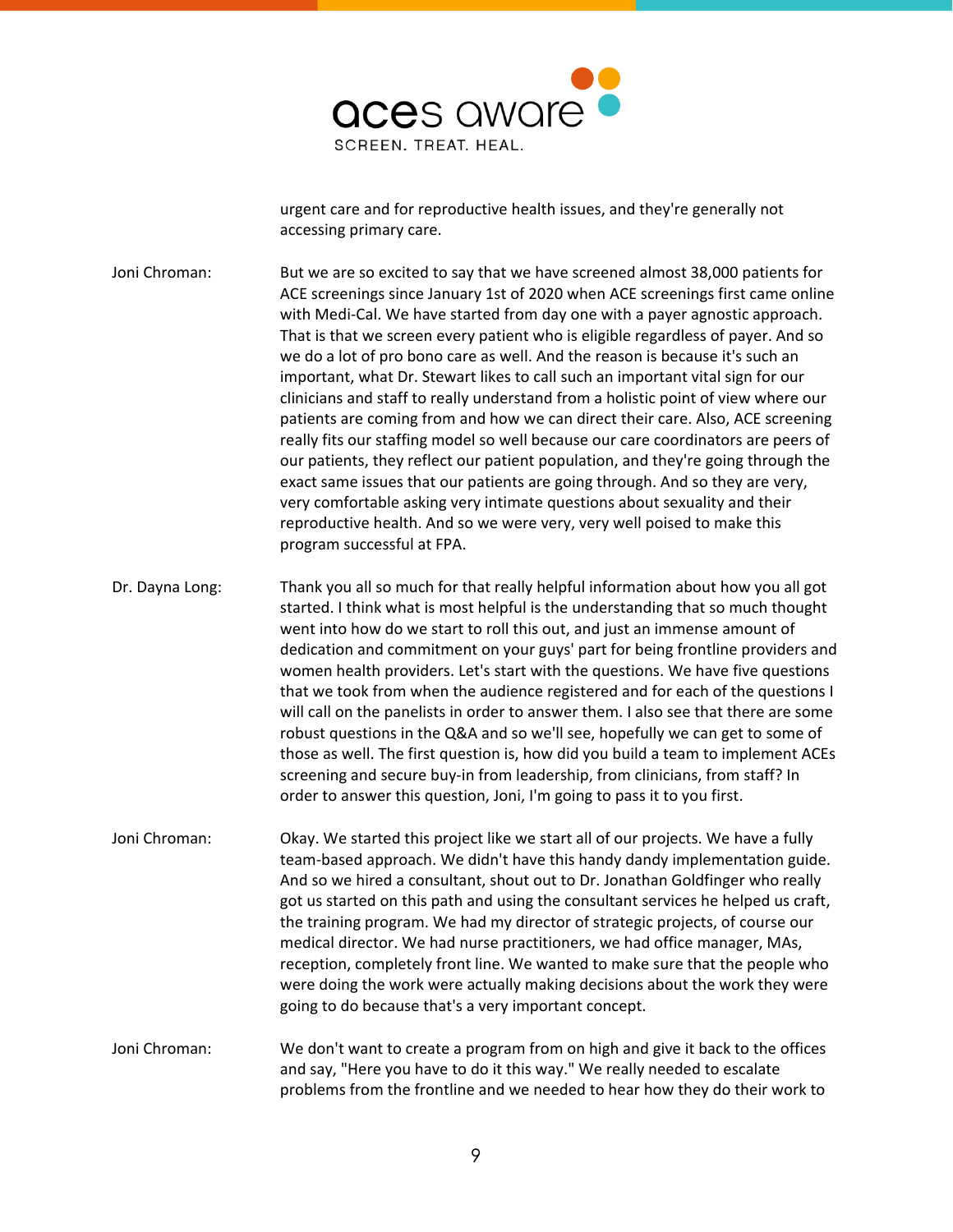

be able to embed it in their natural workflow. And so that's why we used this team based approach from the very beginning.

Joni Chroman: We piloted in one site to learn how the training program kind of landed. We developed very robust scripting. So even though our care coordinators are used to asking very intimate questions, we wanted to make sure that they learned the language and the verbiage about ACE screening and toxic stress so that they could understand it and so that they could explain it to their patients in a real way. So we created very clear, concise scripting. We trained them in this pilot site, then we did a road show. We took the team on the road and went to all of our different 25 clinics located from Sacramento down to San Diego and we made sure everybody got the initial hands on training.

- Joni Chroman: We did a lot of role play, that is, somebody would be a clinician, somebody would be a staff member, somebody would be a patient. We practiced and we had fun and we wanted to make sure that people really felt comfortable before we rolled it out. We can't do that training roadshow all the time but now we have a PowerPoint presentation that all onboarding staff must review and understand before they implement ACE screening. We do that and an annual refresher to make sure that people are refreshed and learn the verbiage as we go because it does develop over time.
- Dr. Dayna Long: Thank you so much. Dr. Oo, how did you build your team?
- Dr. Heyman Oo: At Marine community clinics, when we started our ACEs journey, it actually started as a small little pilot. Back then we were a part of the National Pediatric Practice PD, or NPPC, which is another organization devoted to pediatric screening for ACEs. And we did this very similar process to Joni where we built a team of people that spanned the leadership. Our chief behavioral health officer was involved and then also our frontline staff, so our medical assistants. We really used the wisdom of the team members as the frontline staff to develop what would be our workflow. To echo Joni, they know what's going to work and what's not going to work in the clinical encounter. And so we made sure that we had stakeholders at the table from all levels.
- Dr. Heyman Oo: And it's a slow process to actually have those conversations to bring people together. It aligns with our mission as an organization, as a community health center to address the whole person, to address the whole family. And so that was not a difficult challenge in terms of getting buy-in that this was a good idea. But the difficulty or some of the challenges is the logistics and how do you do it. Who has the time and enthusiasm to devote to doing this work? But that's a logistical problem and not a leadership buy-in problem. We actually had a lot of support from our leadership, which we were grateful for.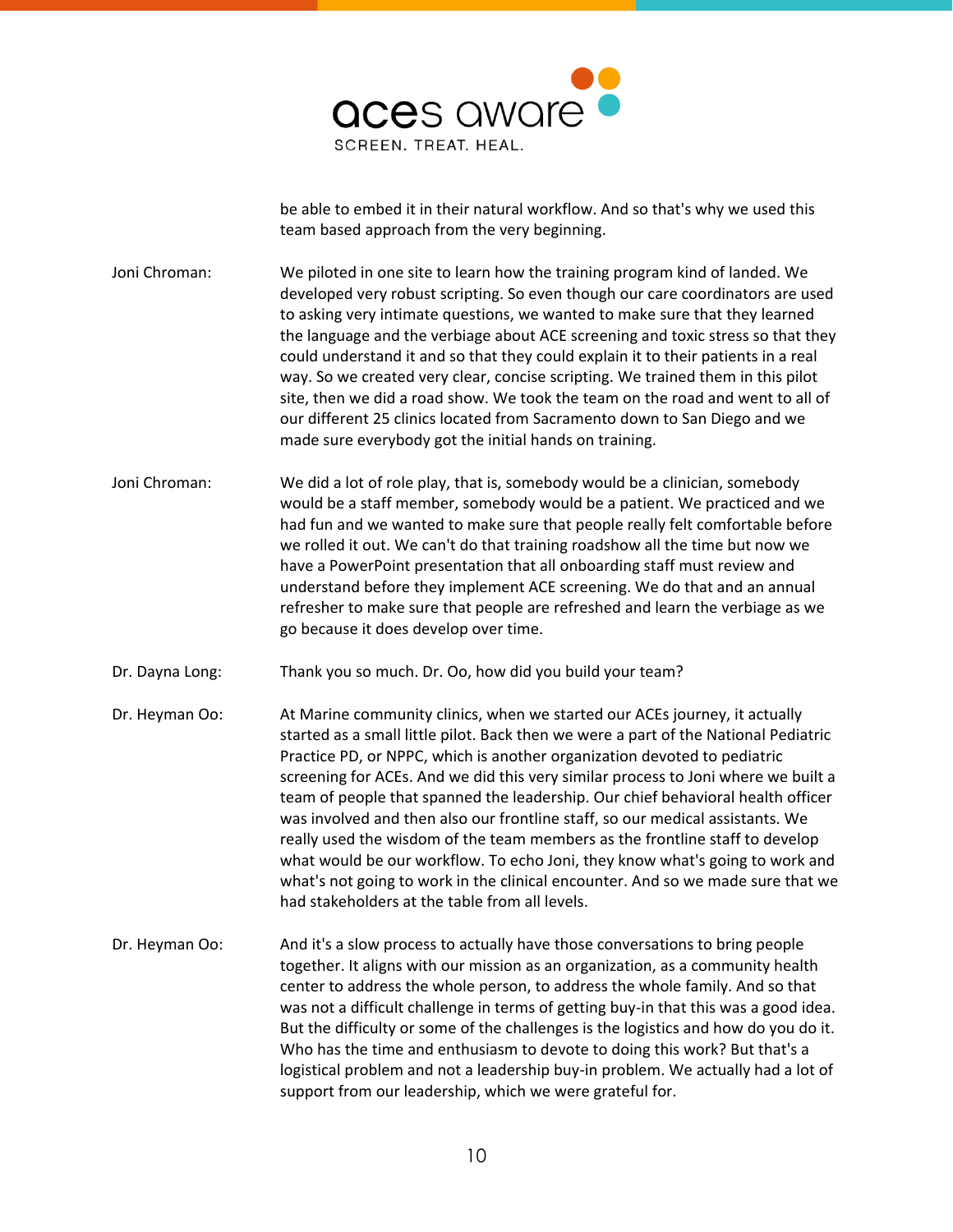

- Dr. Heyman Oo: And then once we had that team, we have a very strong foundation in quality improvement at our clinic. Our medical assistants are actually involved in monthly quality improvement initiatives. And so we used that foundation to make ACEs another quality improvement project. And so we would come up with a plan, test it out, feedback, come back, change something. Our care teams felt that that was a familiar process based on their experiences with other clinical initiatives and there wasn't that huge barrier of how do we do this in every place at every time. It was we're going to start small and then develop the champions, develop the expertise, and then expand out from there.
- Dr. Dayna Long: In answering the second part of that question about securing buy-in, I definitely heard you saying that leadership was really brought in because of this belief about whole person care as were the clinicians. Was the same true for the staff as a whole?
- Dr. Heyman Oo: I would say that initially there was some hesitation to asking ACEs questions because of the nature of the questions. And when we reframed that this was for our patients and being more trauma informed care as an organization, recognizing that our patients live these lives, they have the experiences and whether or not we ask for them, it's still impacting them or it's not. And so I think recognizing that, and then also acknowledging that all of our staff, similar to many of the organizations I'm sure on this call, have staff that reflect the communities they come from. And so we couldn't ignore that in the process and in fact, we honored that, recognizing that this is hard.
- Dr. Heyman Oo: This is hard to do and sort of assuming adversity and normalizing it, which is what we do with our patients, to say that these are common events and they happen and there are things that we can do to help mitigate the long term effects of that. And so how can we help you? And so once that conversation was had and the trainings were given to our staff in terms of trauma informed care and why this is important, and people started to draw the parallels to the many other things that we do in clinic like screening for intimate partner violence, which we already did, and screening for depression, which we already do, I think it all came together in a different way than if we just said here's another screener, go forth and screen.
- Dr. Dayna Long: Absolutely. Thank you. For our next question, the question is, how did your clinical team and staff respond to implementing ACEs screening and what have you done to support them? Dr. Stewart, I'm going to have you answer this first.
- Dr. Rachel Stew...: Thank you. Yeah. I forgot to mention that we do have 25 locations. So we have locations from Sacramento down to San Diego. One of the challenges was implementing this in a broad geographical range. There were definitely varying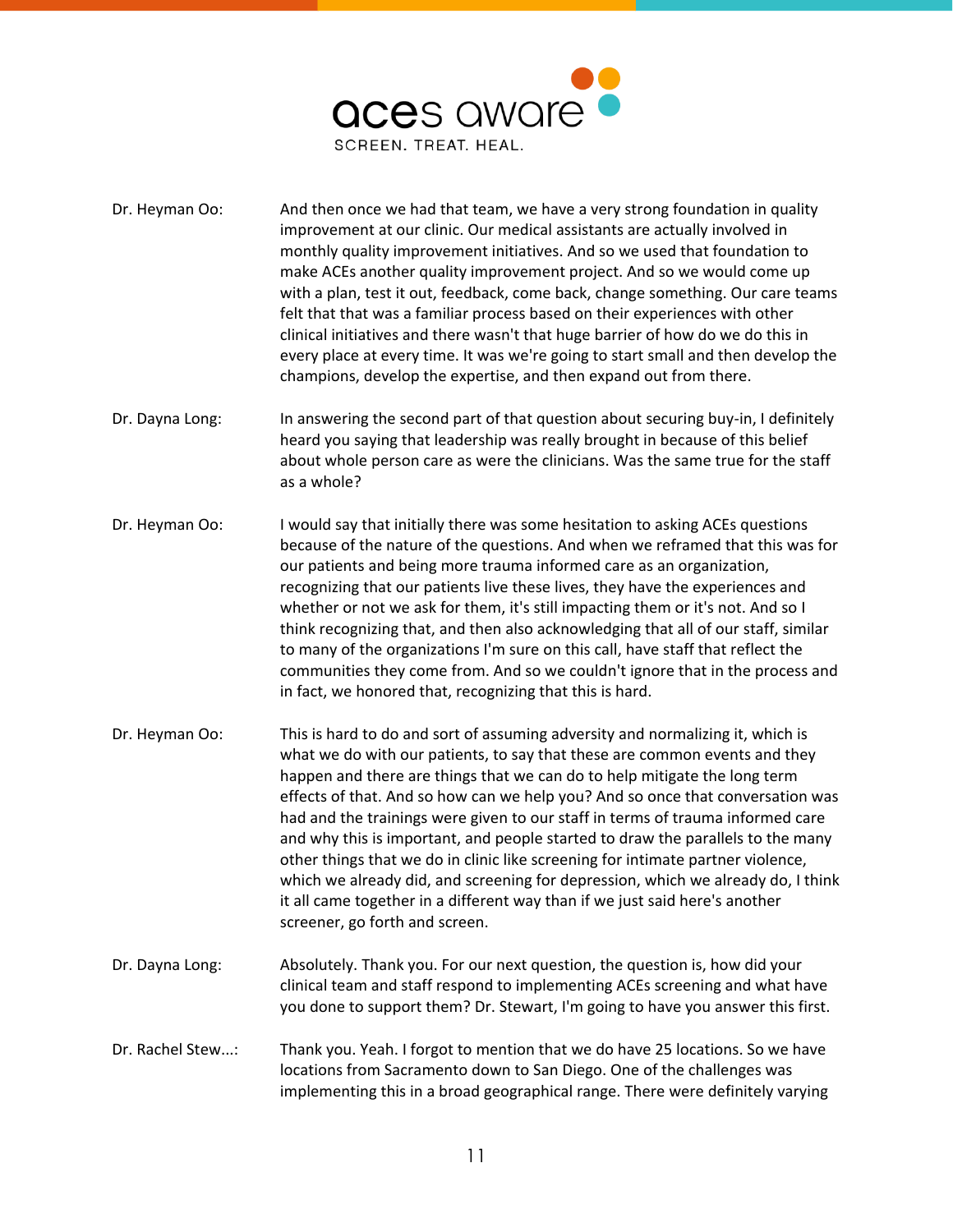

amounts of passion and interests among the clinicians, and our patients are experiencing a lot of trauma. We have substance abuse. We have depression and anxiety. We have domestic violence. And patients, like Joni mentioned, are coming in for an urgent reproductive health need like a vaginitis or a condom broke. And so we try to pivot them from solving that problem to asking about a behavioral health issue that the clinicians didn't have the tools to solve. So, there was a lot of hesitancy about opening this panel of questions and not having a resolution. I think that was the biggest hurdle that the clinicians had was just not having the answers once you ask the questions.

- Dr. Rachel Stew...: But I think they recognized that a lot of the procedures that we do to patients are retraumatizing. Pelvic exams or gynecologic procedures can often bring up a history of trauma. So when we started, I think they felt relieved that we were at least starting to have that conversation with the patients. Even if we didn't have the answers at the time we implemented, I think that in general it was recognized that this was a need in our patients and we weren't meeting it. And so it was the start of that conversation.
- Dr. Rachel Stew...: But there was some reluctance, and as Joni mentioned, I started referring to the ACE screening as a vital sign because as OBGYNs, we take a blood pressure but we don't manage hypertension in our office. But it's still something that we can know and educate the patients about. So I started referring to the ACE screening in the same way that even if you take that temperature per se of their toxic stress in their background, that doesn't mean that you have to solve it at that appointment. So I think that was reassuring to the clinicians to know that just because we identify a need doesn't mean that they have to fix it at that visit.
- Dr. Dayna Long: I feel as if that's a really big culture shift for us as clinical providers because our inclination is that we have to fix everything. So this recognition that we can respond by saying we understand that these ACEs are attributing to some of your health outcomes and we are here to partner with you without feeling like we have to fix everything is a really important paradigm shift. So thank you for bringing that up. Dr. Oo, I'm going to repeat the question for the audience. And so the question is, how did your clinical team and staff respond to implementing ACEs screening and what have you done to support the clinical team and your staff?
- Dr. Heyman Oo: For us as primary care, we have thankfully a lot of opportunities to touch our patients. I think what our staff told us at the very beginning was their discomfort with asking these questions. And so instead of overriding that discomfort and saying, "Oh, it'll be fine," or finishing it, we actually leaned into it and asked our staff, well, it's uncomfortable, what do you need? What would help you make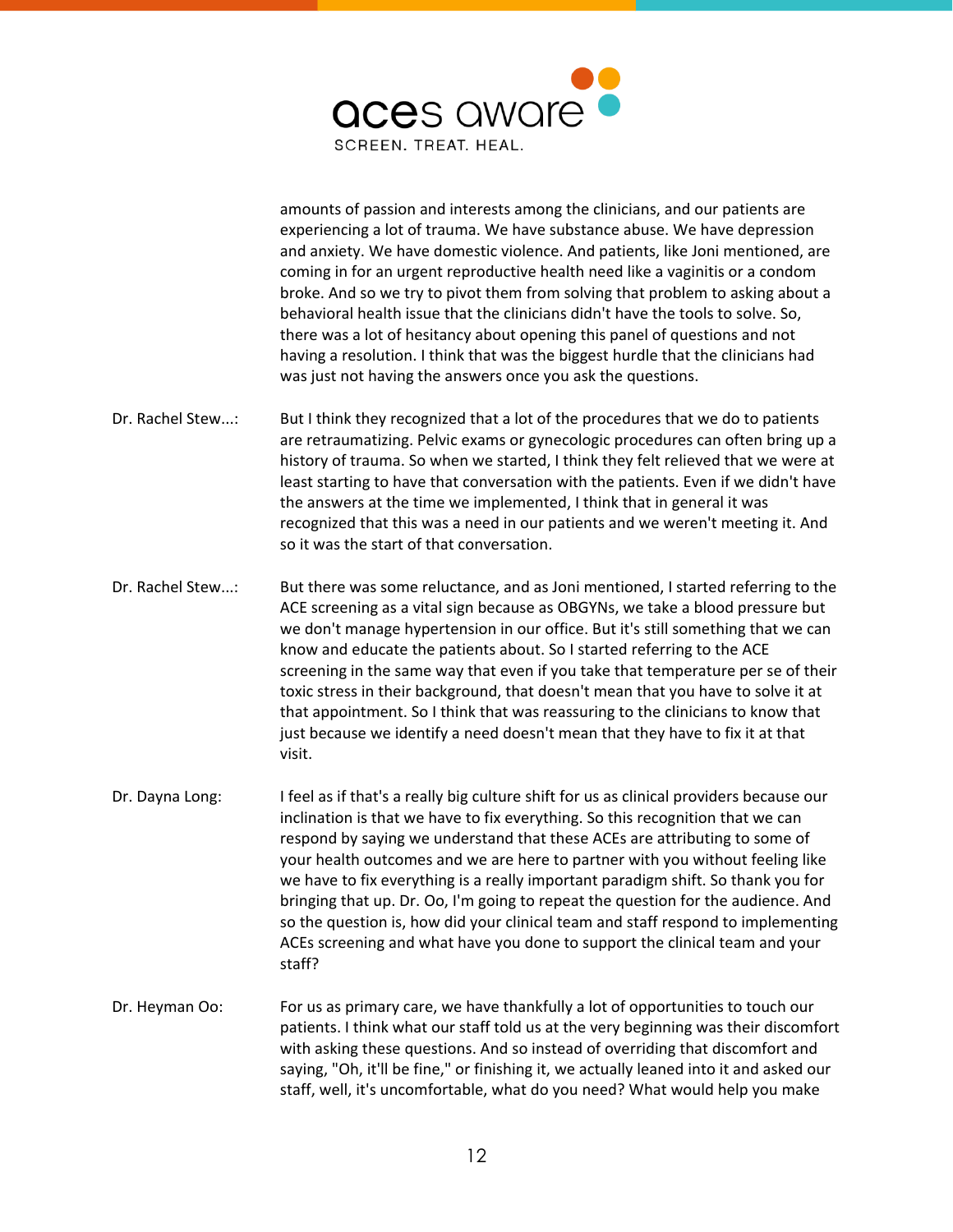

this more comfortable? And through that process and through actively listening to our frontline staff, we were able to come up with a training program that involved general education about what ACEs are because people come to this work with different levels of education around what ACEs are and what it means for our long term physical health.

- Dr. Heyman Oo: And then also we came up with a coaching program for all of our medical assistants. So one on one coaching with someone from our ACEs implementation team where they practiced administering the screener and then had an opportunity to ask further questions about why we're doing this or how to respond if a patient says this or is upset, or something. I think that that serve two functions. One, it was a level of quality control actually to be able to see where certain staff members might be having difficulties so that we can respond. And then also it helps to really make the staff feel like we were investing in them because as you can imagine, having an organization of 500+ staff, some portion of that being MAs and 30 minutes coaching sessions.
- Dr. Heyman Oo: It was a long process but I think that we walked away knowing that that was actually one of the most valuable pieces of our training program. And now that we are, when we moved into OB and then also now moving into our adult population, that is the continual feedback from our MA supervisors. But that is the most important part of the training program. Our staff can review PowerPoints and listen to Zoom talks, but it's really that one-on-one coaching that helps them feel comfortable and competent enough to be able to do ACEs screening and to explain why we're doing this to patients or for patients.
- Dr. Heyman Oo: And then for our clinicians, I think for pediatrics it makes a lot of sense to screen for ACEs and I think the vast majority of our clinicians were on board. The only questions that we often get are how do we do this in our clinic visit, in the 15 minute visit that we have. And if it's positive, what can we offer our patients?
- Dr. Heyman Oo: And so we worked with our behavioral health team because we have integrated behavioral health at our clinics to come up with the menu of options that align very nicely with the ones that are outlined in the implementation guide. Here are the nutrition services. Here are our wellness services. Here's our stress management group. We saw a need for increased parenting support. And so we actually trained a bunch of our providers in PPP, the Positive Parenting Program. And so we did that before we started screening to say, "Hey providers, here's the support that we have put into place for you in case you need it when you're having these conversations with patients." And I think that helped a lot to alleviate some of that worry about do I have to hold all of this myself.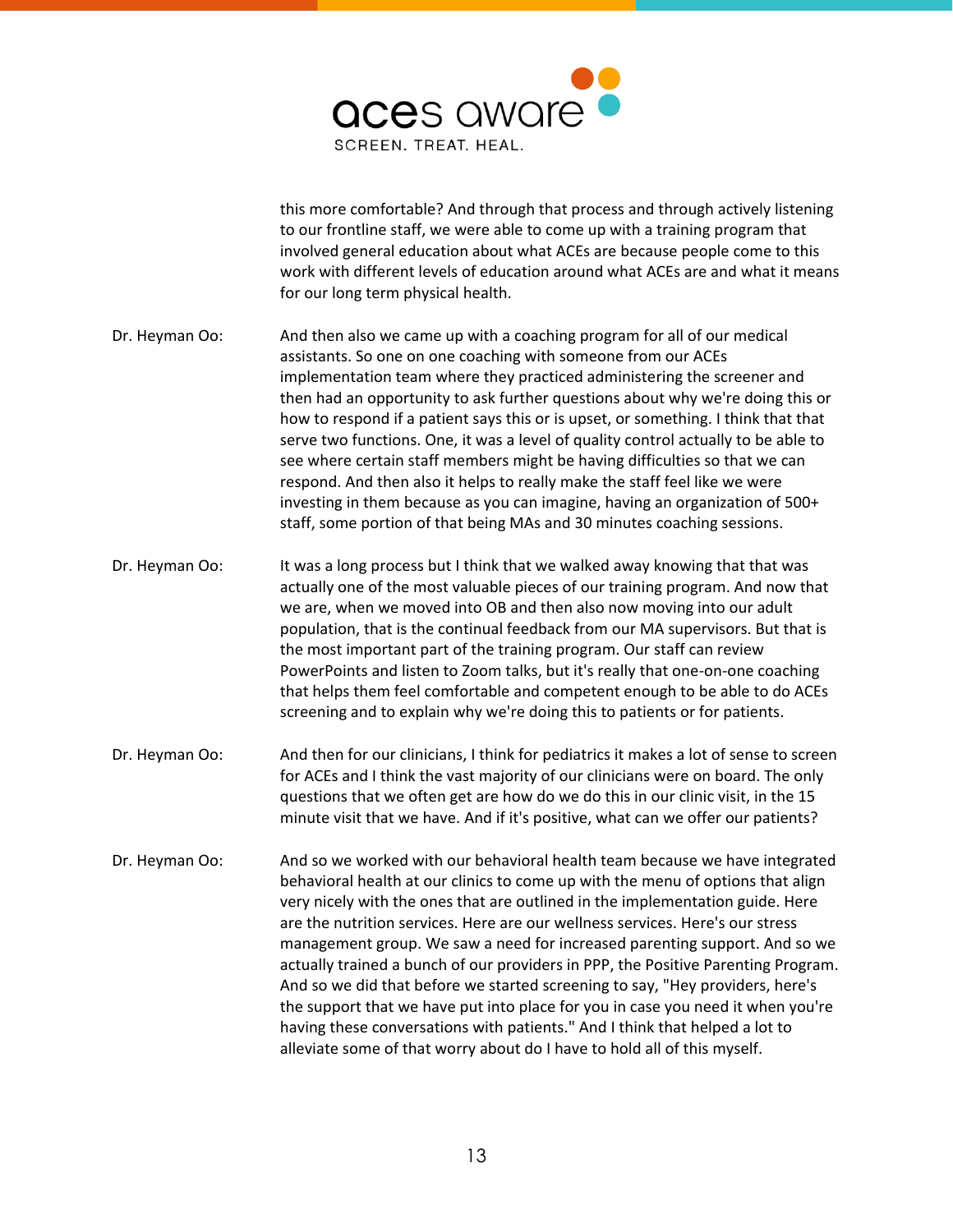

- Dr. Dayna Long: When you talk about the coaches, can you just clarify who were the coaches and how did you select them?
- Dr. Heyman Oo: The coaches were the members of the ACEs implementation team or the champion team that we had. I was one of them, our director of pediatric behavioral health was one of them. We had some other pediatricians and we actually did some of similar things that were mentioned before. It was a role play. So we were role playing with them. Our massive rollout was actually done in the last year via telehealth. So that added a layer of complexity to screening for ACEs. And so we were actually screening over the phone, if you can imagine. We had our staff do that with us and we pretended to be patients, parents of kids, and really having them go through the motions in a way that felt real.
- Dr. Heyman Oo: I think that sometimes people do the role plays like on the Zoom turn to your partner, but it doesn't feel as real, but it is real when it's a different body voice on the other line of perhaps somebody that you don't actually know that well in the organization. And so some of those nerves are there and we wanted that to be the experience so that it felt real and that we could actually work through. For the clinicians on this call, it was sort of like an Oski if you remember that from our training where we had the standardized patient, and then we pretend that we're a doctor. And so that was somewhat the inspiration for the exercise.
- Dr. Dayna Long: Thank you. We all know that when we are in clinic, it can get really hectic. We have 15 minute visits and in a typical morning, we might have 12 to 15 patients scheduled. So understanding that there are time limitations and that staff are very busy, how have your clinics been able to adopt ACEs screening? And I'm going to pass this question to Dr. Stewart.
- Dr. Rachel Stew...: As Joni mentioned, we do have a team based approach. So the question that we had when we started was how would patients feel about being screened for behavioral health issues at a reproductive GYN visit? We didn't know whether our patients would feel as though that was an invasion of privacy. We didn't know if they would feel that it was appropriate. And because a lot of our patients have existing diagnosis of anxiety or depression or substance abuse, we didn't want to feel as though we were stigmatizing them or making it uncomfortable for them to access care with us. And so what we found is I think that it worked best for our patients if they were given the screening tool before they met with the provider.
- Dr. Rachel Stew...: And so our care coordinators, who are peers, who are taking a lot of the patient history and inputting it into our electronic health record would incorporate the ACEs questionnaire into their intake of medical history. And then the providers would have the opportunity to review the score and discuss any options for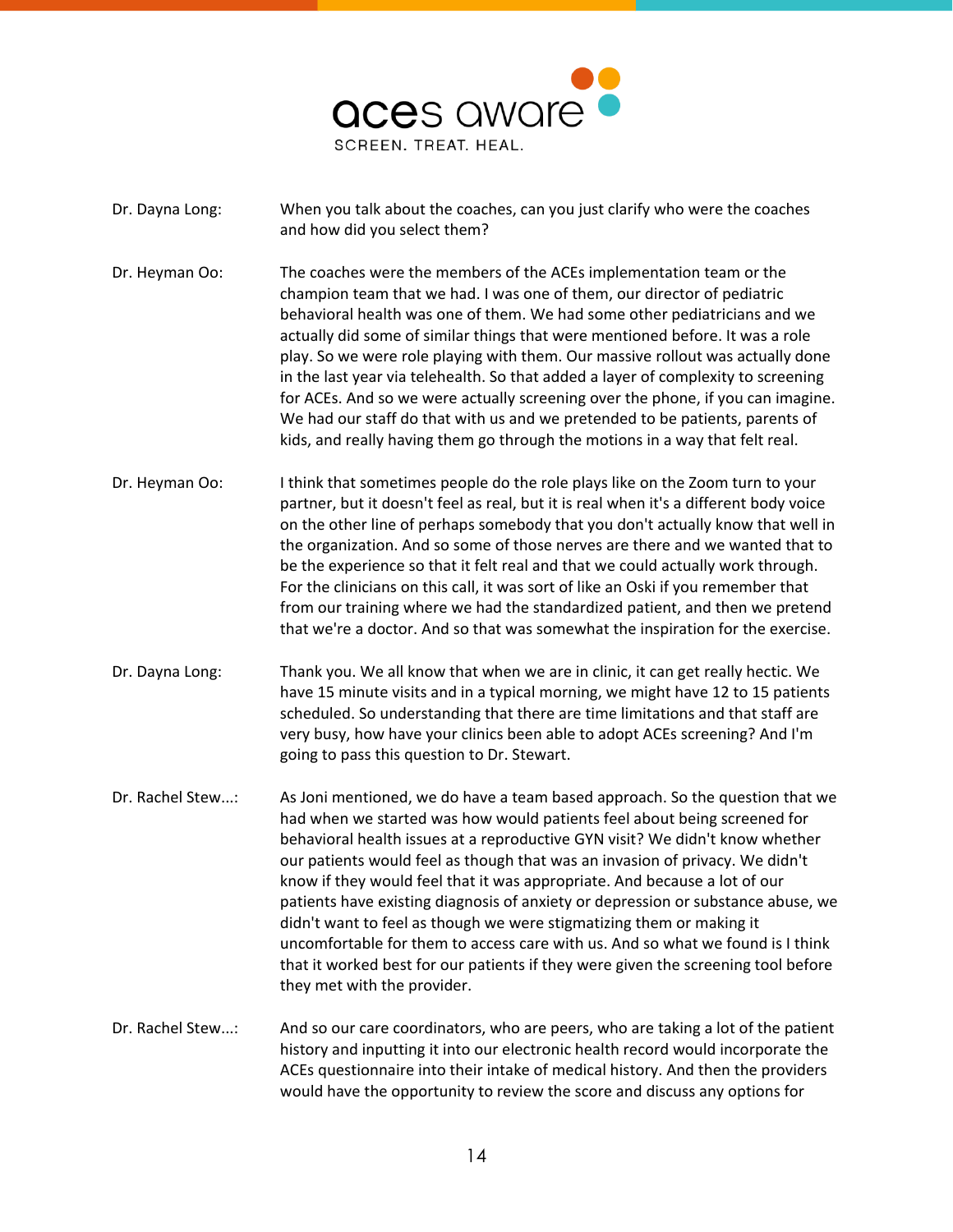

referrals or treatment that they recommended. But before I see the patient, the screening has already happened, which is very important. I don't have time to do the screening myself but I do have time to address it. And like Joni mentioned, we had very clear verbiage for the clinicians as well.

- Dr. Rachel Stew...: "I see that your ACEs score is greater than four, which indicates that you have higher risk for developing certain illnesses in the future. Are you interested in any referrals or behavioral health services?" And sometimes our patients would say, "No, not interested." Or, "I'm seeing a therapist, I'm not interested." And then they would just leave it at that and document it. But at so many times patients said, "Thank you so much for asking. Yes, I really could benefit from those services."
- Dr. Rachel Stew...: And in the beginning we didn't really have anywhere to direct the patients who didn't have healthcare coverage to receive behavioral health care. So we would give them a referral packet based on their zip code of resources for housing or domestic violence or substance abuse or suicide prevention, whatever their ACEs score had indicated. But thanks to Joni, we now have a behavioral health specialist. And so we can offer them treatment in our behavioral health program. And we have found that approximately 11% of our patients score four or greater. I do think that that is an under estimation of the actual need there is and that might be a reflection of the fact that at a gynecologic visit, certain patients don't want to talk about their toxic stress.
- Dr. Rachel Stew...: And so of those that score four or greater, we have found that about 28 to 30% of them are interested in a referral to behavioral health services. Now, whether they have coverage for that is an entirely different elephant in the room and that is probably a topic for another webinar. But we have identified that there is a need and patients feel that at a gynecologic visit, it is not an invasion or imposition to ask about that need.
- Joni Chroman: If I could add to that, Dr. Stewart, sometimes we found that our patients seem to really appreciate the acknowledgement. Even if we weren't able to link them to care at that visit or solve their problem in that visit, the fact that we were asking and the fact that we were showing these patients and demonstrating that what happened to them matters, that is an intervention in itself. We all needed to wrap our hands around that and wrap our heads around that, that we were doing something important even if we couldn't solve everything on that day.
- Dr. Dayna Long: Absolutely. I 100% agree. Dr. Oo, how has your clinic been able to adopt ACEs screening despite the limitations that we have in terms of time with patients?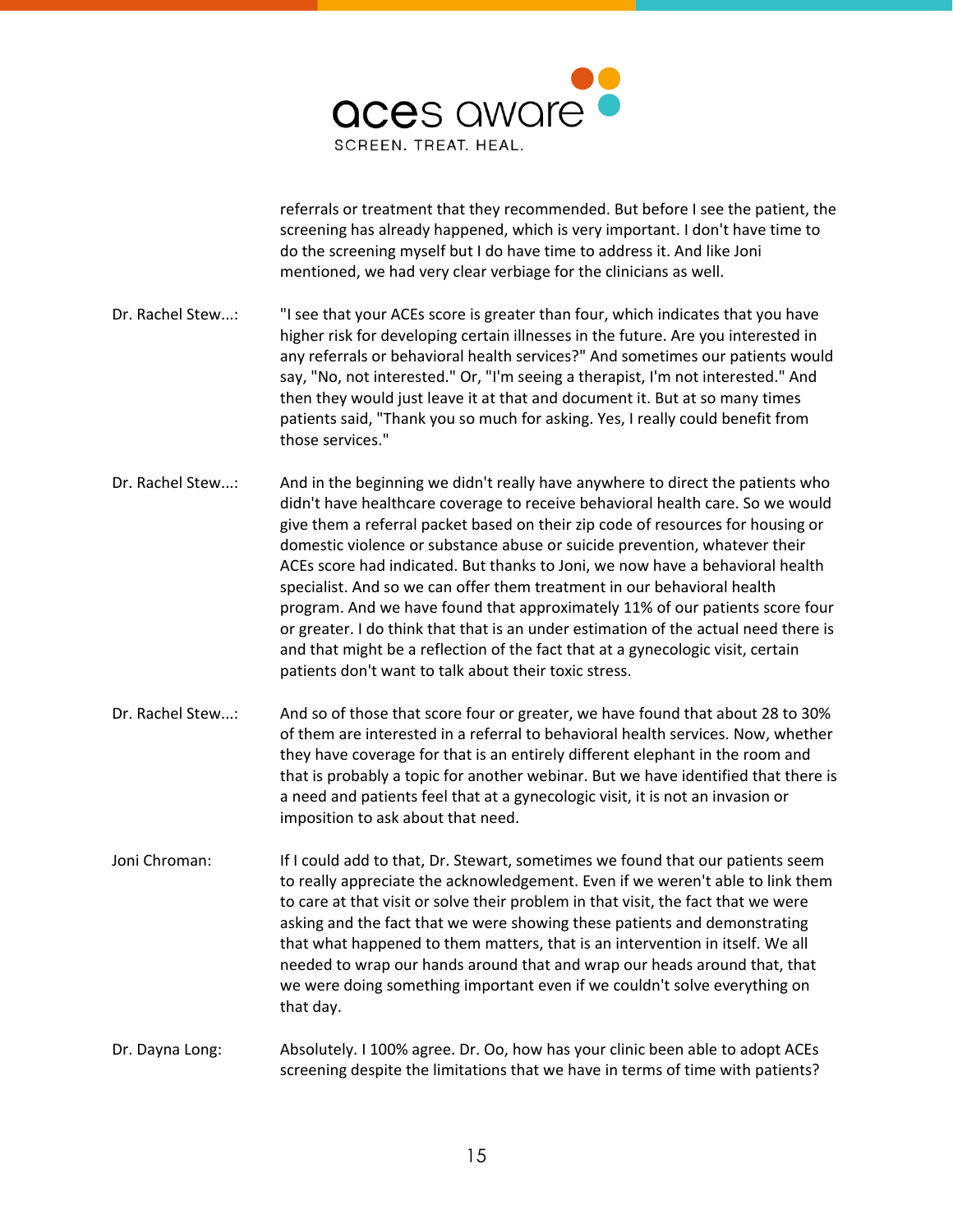

- Dr. Heyman Oo: For us, we were very thoughtful when we were doing the ACEs screenings. So for our pediatrics, and again, as a primary care pediatrician, we decided that the well visits made the most sense for ACEs screening because a number of the interventions, if you want to call them that, that we would recommend based on high ACE scores were things that we talk about in well visits anyway. So it made clinical sense that asking these questions and then relating them back to nutrition and sleep and screen time and healthy relationships was actually just a part of our usual clinical flow. It was just reframing for our patients why it's important, and actually using their own lived experiences to make the case a little bit more compelling in some cases.
- Dr. Heyman Oo: And then for our OB, I think we found we had the same experience that pregnant women actually generally when they're getting their OB care, while these are sensitive questions, don't think it's inappropriate to ask them. There were some sets of questions that our case managers were asking anyway and this was just a sort of different format, slightly different details but the themes were the same. And so it didn't feel like a huge list to screen at those prenatal visits.
- Dr. Heyman Oo: For our adult patients, and this took a lot of discussion and thoughtful consideration, we're trying to find a similar situation clinically that made the most sense and that's why we settled on new patients and also chronic disease management with their primary care provider because we know that trauma generally tends to occur in relationships and healing occurs in relationships. That's a quote from Ken Epstein. And so we wanted to make sure that we were honoring the physician patient relationship and that they were seeing their primary care provider for a chronic issue like diabetes, hypertension and that if screening for ACEs was going to help move that clinical care forward, that's when we should be doing it.
- Dr. Heyman Oo: In the 15 minute visit, we have the same team-based care approach that we do. We're so lucky to have integrated behavioral health. But I actually wanted to call attention to what Tanya pointed out before about the tier one and the tier two interventions. So actual universal education for prevention in pediatrics. So when our ACEs scores are zero, that doesn't mean that we don't address it. It actually means that I talk about it and say, "Hey, I'm so glad that you haven't had these experiences, but here's the reason why we're asking. And in the future if you do have these experiences, here are some things that we can work on to mitigate any of the negative outcomes that might come from that."
- Dr. Heyman Oo: One of the experiences that I've had and our director for pediatric behavioral health has had is actually preventative behavioral health visits, if we can call it that. But something where there isn't an identified behavioral problem in that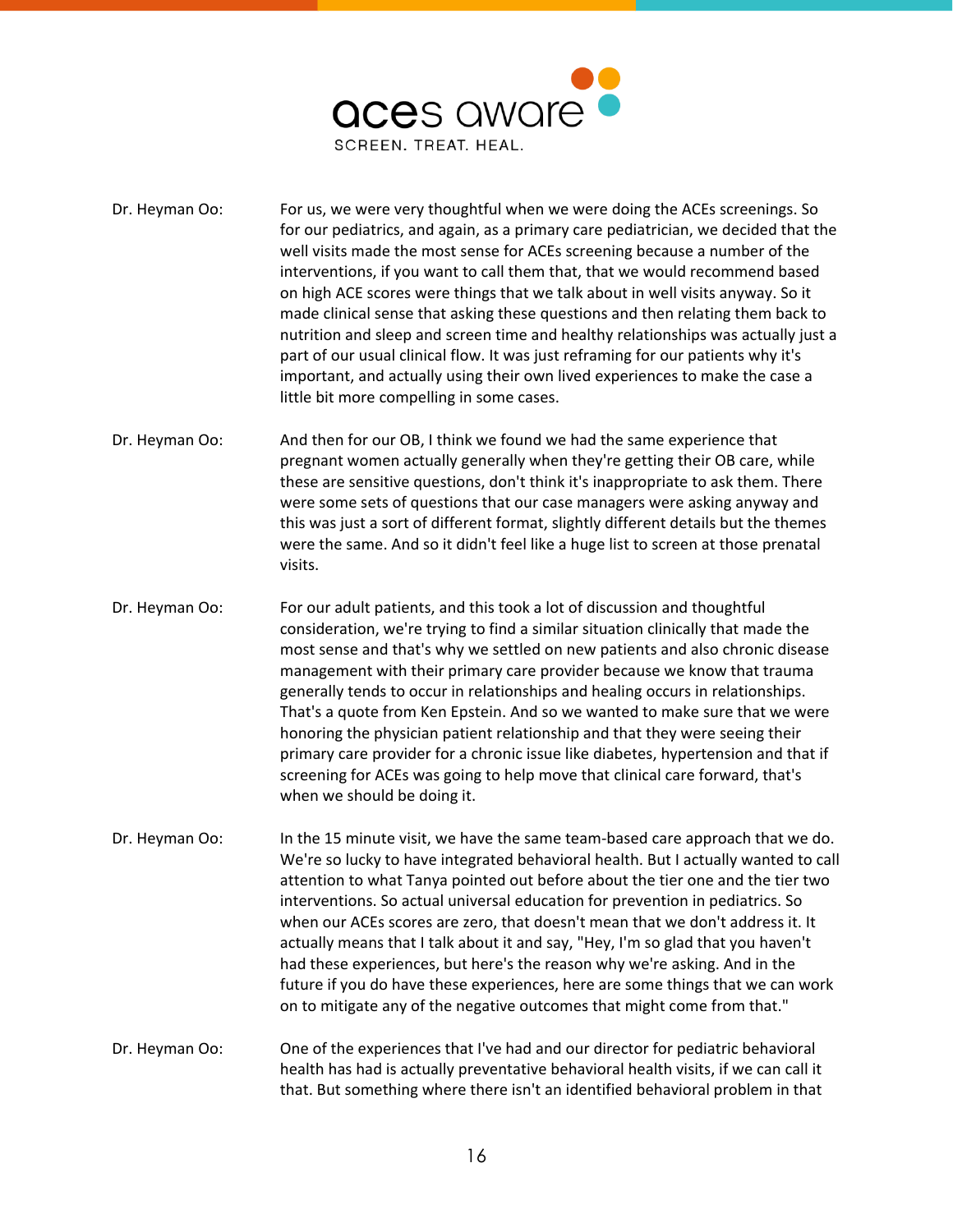

moment with that one-year-old but there's a history of IPV in the family. And so we can actually do that psycho-education. We can get them connected to services and lower that barrier to care in a way that feels safe and not judgemental like something is now wrong with your child. That has actually been really, really beautiful. And we've also been able to see that patients actually are listening to that psycho-education and preventative counseling. Anticipatory guidance is what we call it in pediatrics. And they come back. They come back six months later and say, "Hey, remember when we talked about this and, well, this happened." So they disclose later or a new event happens and then we're able to address it and the foundation has already been laid.

- Dr. Dayna Long: You just touched on really the job that we do as clinicians is to help to prevent, heal, and treat ACEs toxic stress so that our patients can be as healthy as possible. Our next question really gets at this conversation that's happening in exam rooms after we screen. And so, how have your patients responded to learning about ACEs and toxic stress and what has that conversation looked like with your families as patients start to connect the dots about how toxic stress is related to their health? Dr. Stewart, I'm going to have you answer this first.
- Dr. Rachel Stew...: Okay. Thank you so much. I think patients appreciate the shift from what is your diagnosis to what happened to you in the past, and especially if they're coming for a pelvic exam or a potentially re-traumatizing experience, they really appreciate the fact that we're attuned to the fact that their history, what happened to them in the past, might make a pap smear more difficult or a procedure more painful. And so I want to give an example of in the OR, the anesthetists were not part of the ACE screening. They didn't have any training. They were very peripheral, but they had heard about it. And so we're putting in IVs and some patients tolerate IVs much better than others, and there was one patient who really wasn't tolerating it.
- Dr. Rachel Stew...: She was an adolescent and she was not excited about getting an IV placed. And I had just noticed that at that point that her ACE screening was a nine. And so I just mentioned it to the anesthetist and immediately his tone changed. He's put in hundreds of thousands of IVs and he was getting irritated with her because she wasn't holding still. And immediately it shifted to I'm going to go very slowly and gently and if you need me to stop for any reason, let me know. And that was such a beautiful thing for me since he had not even participated in the ACE screening at all. And so the benefit of having this trauma informed approach does percolate down from the people who are involved to the MAs and then eventually the patients benefit. And I think that they have definitely felt more cared for since we started incorporating ACE screening into our algorithms.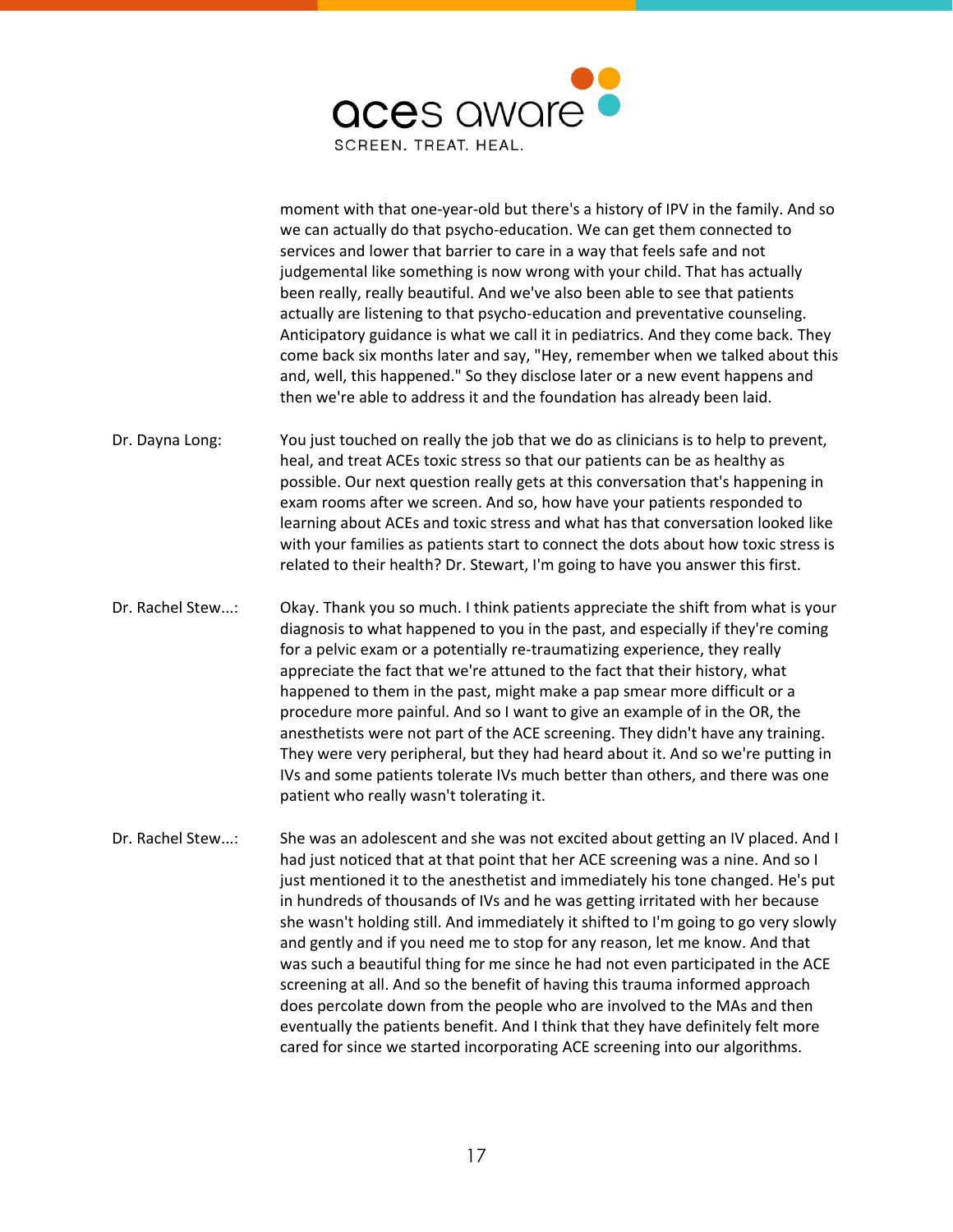

- Dr. Dayna Long: I agree with you completely. In my clinical experience, after we screen for ACEs and when I'm delivering the education around ACEs toxic stress and strengthbased factors, I always feel as if there's this moment of aha, like I get it from the perspective of the family and a real eagerness from parents as well as children to be able to heal and move forward. An example from my clinical setting is that I recently saw a young adolescent and their PEARLS score was greater than four. When I went into the room and I asked him and his caregiver how was that for you, their initial response was, well, the questions are have these things ever happened. They haven't happened recently but we've had some difficult times, and being able to explain that stress impacts children and it impacts adults and it gets underneath our skin and it affects our heart, mind and bodies. And then here are some resources and tools in order to help to regulate your stress response.
- Dr. Dayna Long: I find that patients are super willing because they're motivated to take care of their health and that it changes the way that we're managing typical conditions like asthma or obesity or diabetes. Or being able to be more trauma informed going into procedures like you mentioned around IVs, it helps to improve outcomes and efficiencies across the board. So my next question, and this is for all of the panelists as we close is, what advice do you have for clinicians, clinical staff who are at the beginning of their journey, who are thinking about or who are already implementing ACEs screening? What advice do you have? And I'm going to start with Dr. Stewart, and then go to Joni and Dr. Oo.
- Dr. Rachel Stew...: I think it's always important to pilot any new initiatives. And so I would start by actually administering an ACE questionnaire to one of your patients personally just so that you get comfortable with how that goes. And I did that a few times before we rolled it out to training any of the MAs or any of the other clinicians. When you start any new clinical skill, you have to read about it, you have to learn, but most importantly, you have to practice it. And so in the beginning you might not feel as comfortable, but then after a few patients, you kind of get your talking points and you work through those moments of awkwardness or uncomfortable questions, and patients are so grateful and that's what pushes you to continue is that you realize, okay, this is a good thing. I'm making a difference. And like with all aspects of healthcare, it's a new skill. And so be gentle with yourself as you're learning, but do dive in and just try and you'll see that patients really appreciate it and it is making a difference.
- Joni Chroman: Just to speak to the administrative piece of implementing any project, and you can use these tips for anything you do in your practice, it's very important water rolls downhill. You don't want to do something that is so hard. You don't want to make water roll uphill because it ain't going to roll uphill. You really have to work with the tools that you have and embed it into the regular workflow that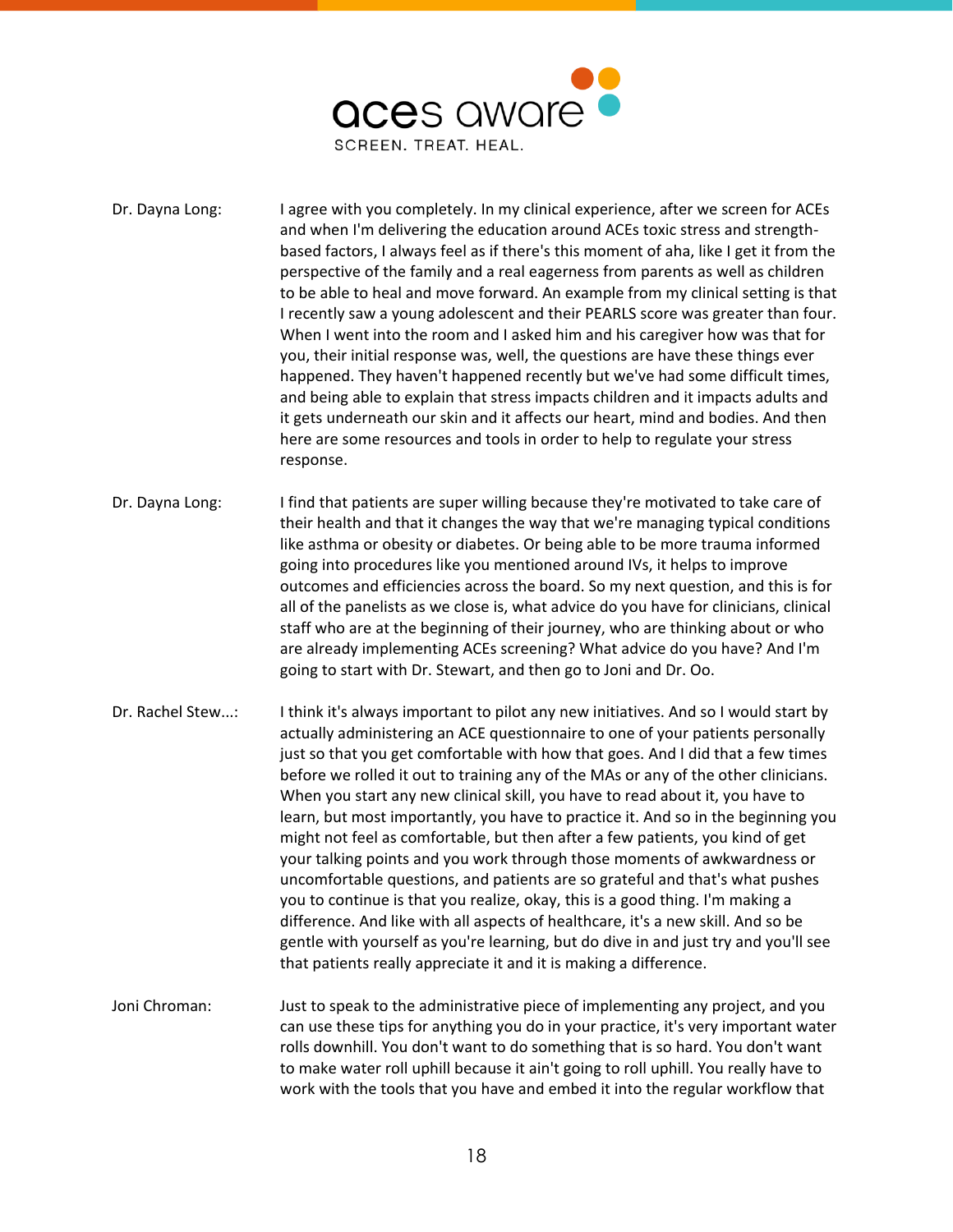

your staff have. Embed it into the EHR. Make sure that it's very simple and clear and they know exactly what step one is, step two, step three. Otherwise, if there's a lot of nuance and a lot of decision-making that has to happen, it's not going to happen consistently in a hardwired way.

- Joni Chroman: The other thing I would say is you need to have a culture of support and accountability. You need to have a culture where people can ask questions, where they can escalate feedback, where they can say, "Hey, this isn't working but this is working, can I make a recommendation?" And supporting that culture is very, very important. Make it a routine, make it a habit. Design reports and share information. Whatever you share, whatever you highlight, that's going to get worked on and that's going to get focused on. So you want to share that information and share wins. Let people know the positive that's coming from it. Let people know that what they're doing is doing... The good work that they're doing, give positive acknowledgement and appreciation. That's very, very important.
- Dr. Heyman Oo: Not wanting to duplicate answers, I think I will say only I agree with all of that. I would say that it's a journey. It's not going to be quick and it shouldn't be quick. It should actually be a process that takes investment and time in the clinic and organizations that you work for. And I think thinking very carefully about why you want to start ACEs screening because if it's a check box, that's what people are going to treat it like and that's going to be doing a disservice to our patients. And so if you can articulate like why it's important that you want to start this and articulate that to the people at your organization, nine times out of 10 they'll agree with you because I think all of us are here for the purpose of healing patients.
- Dr. Heyman Oo: And then for the logistical pieces, start small, lower the barrier. It's okay to screen one patient a week to start because I think it is overwhelming to think about universal ACEs screening all patients, all visits, all the time. But you can get there. You just have to start small and find your champions and find those people that are willing to experiment with you so that then you can move forward and refine it and then build that credibility from inside because everyone has the resources within your organizations. You have those people. It's really about elevating them in the process.
- Dr. Dayna Long: Thank you so much to our panelists for sharing lessons from the field. Tanya, I'll pass it back to you.
- Tanya Schwartz: Yeah. I just also want to thank you all for participating today and to everyone who was on the webinar, we encourage you to go check out the how to guide. We think there are a lot of resources that we hope you'll find helpful. Also our